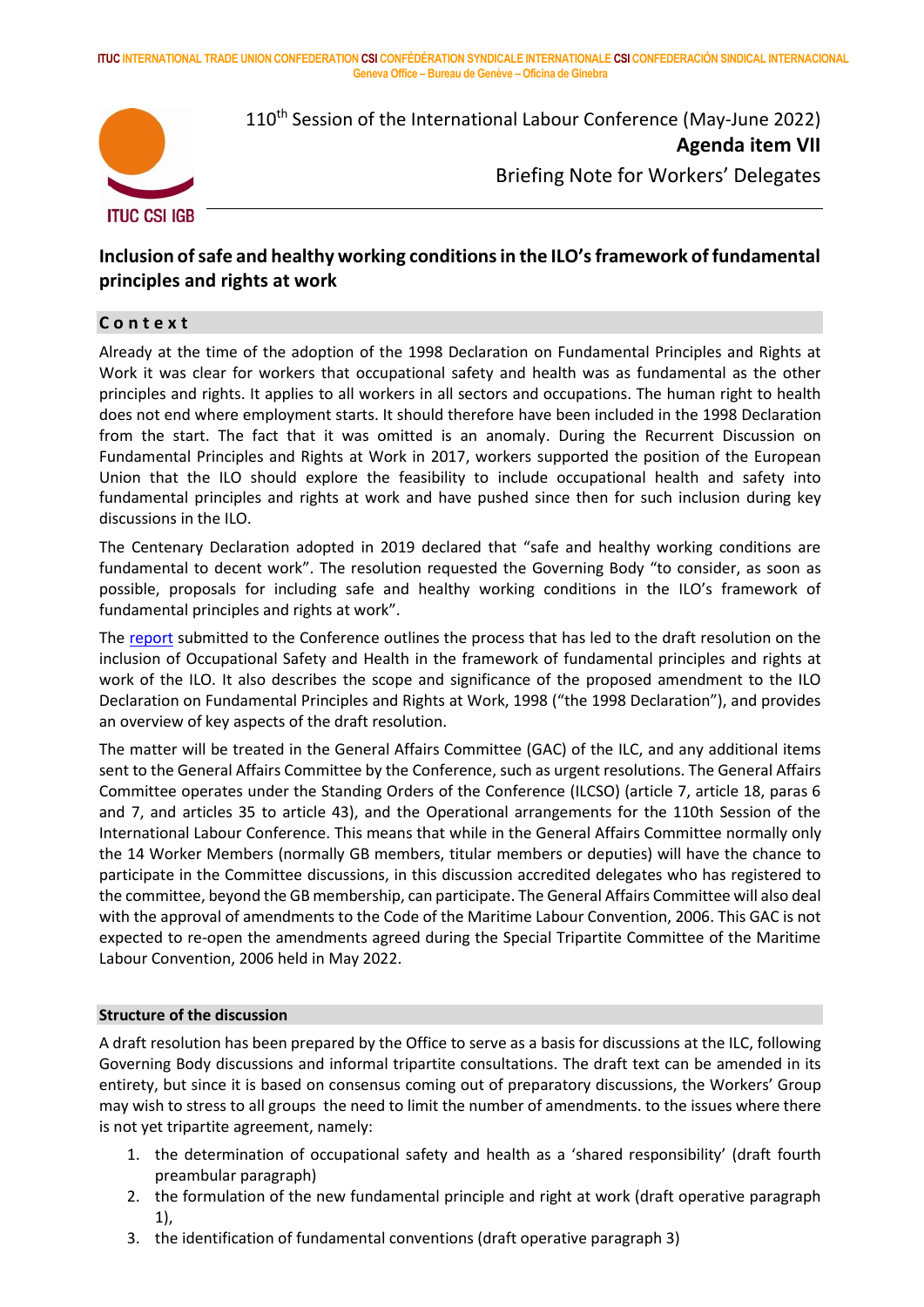4. and the wording of the saving clause (draft operative paragraph 5).

Opening statements will be made at the start of the discussion, immediately followed by the possibility for all groups to submit amendments that will be discussed in as many subsequent sittings as the Committee may need. As usual practice, Workers' Group amendments will be tabled after discussion in the Group by the Secretariat of the Workers' Group.

The tentative workplan envisages to complete the work on June 4 while planning for additional sittings should they be necessary. The Workers' Group should support the in order to complete its work by the end of the first week. Worker delegates are advised to regularly check the Conference App for possible changes in the schedule of meetings.

#### **Workers' Group position**

### **1. The determination of occupational safety and health as a 'shared responsibility' (draft fourth preambular paragraph)**

This proposal comes from the Employers' group, and has not received wide support, with only a few governments supporting it in the preparatory phase. The Workers' Group cannot support this formulation. The notion of 'shared responsibility' gives the impression of equal responsibility of governments, employers and workers which is not what ILO standards say. A safe and healthy working environment is a worker's right. Governments and employers have correlating fundamental duties and responsibilities. The OSH Conventions raise complementary roles, duties and responsibilities as well as a 'shared commitment' of governments, employers and workers to a safe and healthy working environment. Looking at the responsibilities and roles for health and safety in C155, Governments and Employers have the primary responsibility including all responsibilities for health and safety expenditures. Workers are (only) called upon to participate, cooperate and report at the level of the undertaking to ensure effective implementation. This reflects the shared commitment arising from our complementary roles and responsibilities, but certainly not a shared responsibility.

This single duty on workers must be considered in the context of a series of rights – information, instruction, training and protection from victimisation. There is no parallel rights/duties equation for either employers or governments (when looking at the duties versus rights formulation in C. 155 we have the following breakdown: Governments – 14 duties and employers 11, while workers have one in addition to 9 references to rights.) During the preliminary discussions, several alternative text suggestions were on the table. The Workers' Group may consider to support the following alternative to the proposed wording in the draft resolution, which is more in line with the framework of principles and rights in existing OSH standards: "Noting that a safe and healthy working environment requires the active participation of governments, employers and workers through a system of defined rights and responsibilities, and duties as well as through social dialogue and cooperation". The Workers' group may wish to acknowledge the shared commitment of workers, employers and governments to a safe and healthy working environment guided by the principle that "OSH is a worker's right with correlating fundamental duties and responsibilities for governments and employers" when considering alternative proposals.

# **2. The formulation of the new fundamental principle and right at work (draft operative paragraph 1)**

In respect of the terminology to be used, **the Workers' Group has expressed support for 'the right to a safe and healthy working environment'** because it is the formulation that ensures consistency with the ILO health and safety instruments of general application, notably Conventions 155, 161 and 187. This is also the terminology used in the UN sustainable development Goal 8, target 8.8. This concept better reflects the different interactions in the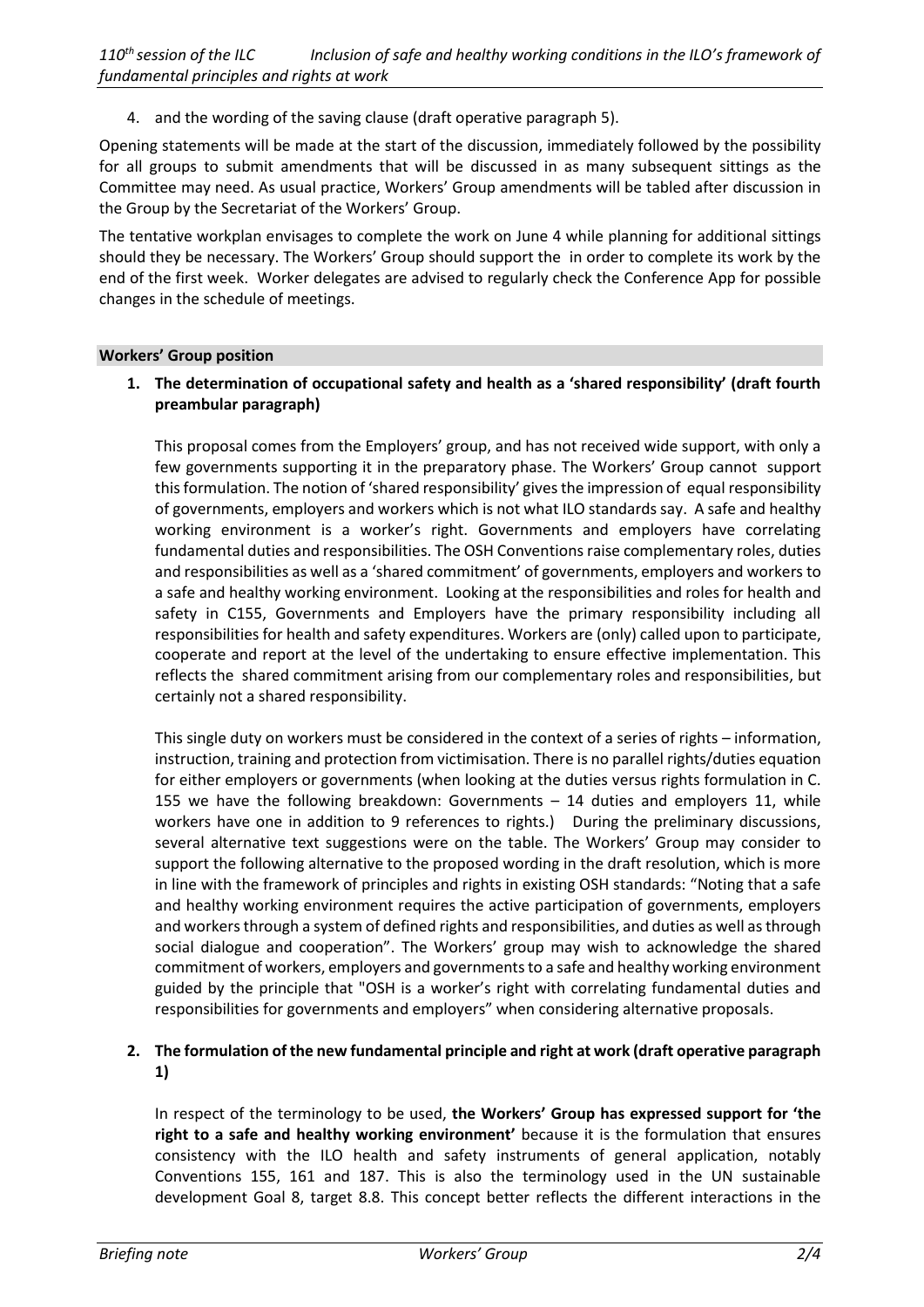workplace that impact safety and health at work and that need to be taken into account for the protection of workers against sickness, disease and injury arising out of employment.

The terminology of 'safe and healthy working conditions' is a more narrow concept. It is used in the Centenary Declaration. However, the intention of the Centenary Declaration was merely to seek a mechanism to place the item on a future Conference agenda, not to define the exact terminology to be inserted in the revised 1998 Declaration.

## **3. The identification of fundamental conventions (draft operative paragraph 3)**

To the Workers' Group, the **inclusion of Convention 155 is an absolute must**. It sets out clearly the responsibilities of governments, the duties of employers and the rights of workers and their representatives with regard to health and safety. It thus codifies core principles of OSH. Importantly, Convention 155 reflects the protection dimension included in the ILO constitution and is centred on the principles of prevention of occupational accidents, diseases and deaths. In addition to the formulation, implementation and periodical review of a national policy on OSH, Convention 155 includes specific requirements regarding the rights, duties and responsibilities of employers, workers and their representatives at the level of the undertaking. It is widely recognised in the health and safety world, and among occupational health and safety professionals, as the primary international instrument addressing the organisation of health and safety at work, including risk assessment, the role of governments and employers, consultation with and rights for workers.

The international trade union movement and the Workers' Group has **also always argued in favour of the inclusion of Convention 161 as a core convention**. Occupational health services are key to identify and address potential causes of work-related ill-health and injury by identifying risks in the workplace and ensuring the early recognition of any adverse impact on workers' health. Convention 161 is closely linked to C155, given the close relationship between the development of a national OSH policy and the establishment of occupational health services. Convention 155 refers to occupational health services but without regulating them. Effective health services enable employers to retain valuable, trained staff through preventive approaches and the provision of rehabilitation and support for those developing work-related health problems. They also confer significant savings to Governments, employers and the wider economy on insurance, compensation, health care, welfare and other costs. Occupational health services are also necessary to ensure that workers with disabilities or health concerns can work safely. It is worth noting that of the nearly 2 million work-related deaths that the ILO and WHO have identified as clearly occupational in nature, over 80% are the result of occupational diseases and that only 20% of formal sector workers currently have access to an occupational health service. It is therefore occupational health that deserves the greatest attention if we are to make a major impact on work-related deaths. Although all these arguments are still valid, in the preparatory discussions, no other group (neither Employers, nor Governments) has supported the Workers' group position, and there are no signals that these positions will change during the ILC. The Workers' group should be ready to accept this reality, and we may be able to find other ways to promote C161 once occupational health and safety becomes a fundamental right.

Employers have argued in favour of Convention 187, and also argue that this should be the only core convention. Convention 187 builds on the policy, principles and processes defined in